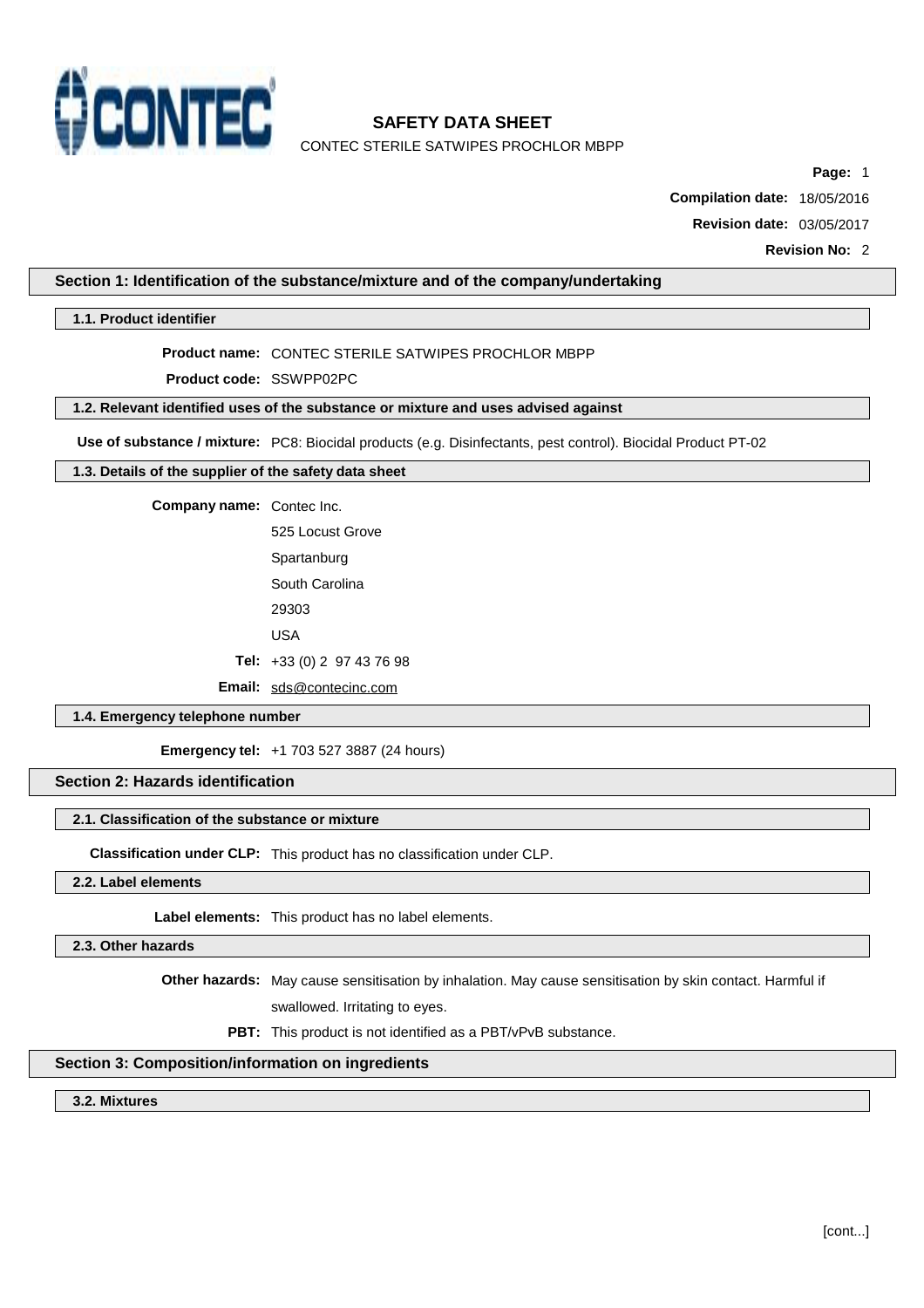# CONTEC STERILE SATWIPES PROCHLOR MBPP

**Page:** 2

### **Hazardous ingredients:**

### CALCIUM HYPOCHLORITE

| <b>EINECS</b> | CAS       | PBT/WEL                  | <b>CLP Classification</b>                                                      | Percent |
|---------------|-----------|--------------------------|--------------------------------------------------------------------------------|---------|
| 231-908-7     | 7778-54-3 | $\overline{\phantom{0}}$ | Ox. Sol. 2: H272; Acute Tox. 4: H302;<br>Skin Corr. 1B: H314; Aquatic Acute 1: | <1%     |
|               |           |                          | H400: -: EUH031                                                                |         |

### **Section 4: First aid measures**

# **4.1. Description of first aid measures**

**Skin contact:** Wash immediately with plenty of soap and water.

**Eye contact:** Bathe the eye with running water for 15 minutes. Consult a doctor.

**Ingestion:** Wash out mouth with water.

**Inhalation:** Move to fresh air in case of accidental inhalation of vapours. Consult a doctor.

### **4.2. Most important symptoms and effects, both acute and delayed**

**Skin contact:** There may be mild irritation at the site of contact.

**Eye contact:** There may be irritation and redness.

**Ingestion:** There may be irritation of the throat.

**Inhalation:** No symptoms.

**4.3. Indication of any immediate medical attention and special treatment needed**

### **Immediate / special treatment:** Not applicable.

# **Section 5: Fire-fighting measures**

### **5.1. Extinguishing media**

**Extinguishing media:** Dry chemical powder. Alcohol or polymer foam. Use water spray to cool containers.

### **5.2. Special hazards arising from the substance or mixture**

**Exposure hazards:** In combustion emits toxic fumes.

# **5.3. Advice for fire-fighters**

**Advice for fire-fighters:** Wear self-contained breathing apparatus. Wear protective clothing to prevent contact with

skin and eyes.

# **Section 6: Accidental release measures**

### **6.1. Personal precautions, protective equipment and emergency procedures**

**Personal precautions:** Refer to section 8 of SDS for personal protection details. Turn leaking containers leak-side up

to prevent the escape of liquid.

### **6.2. Environmental precautions**

**Environmental precautions:** Do not discharge into drains or rivers. Contain the spillage using bunding.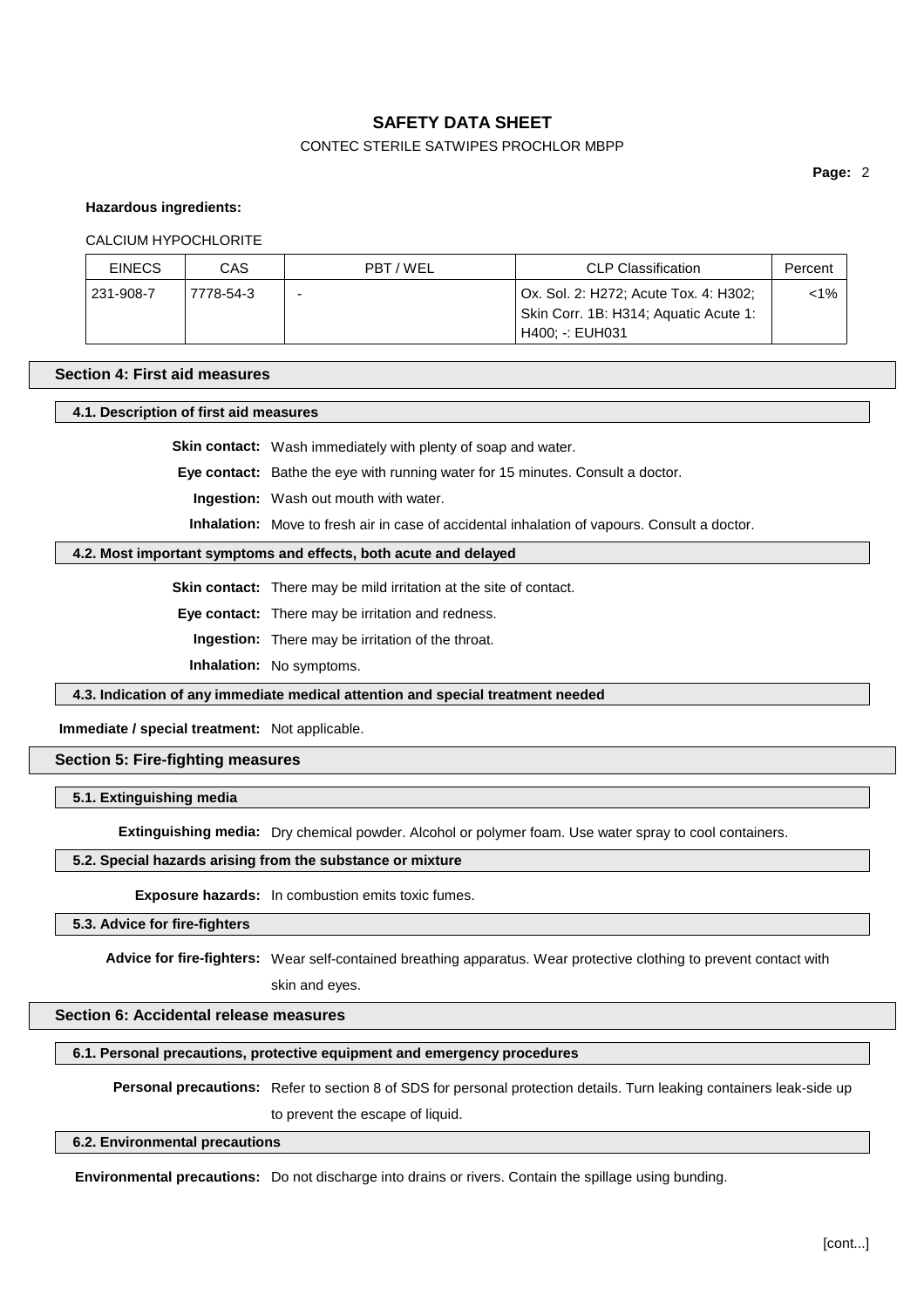# CONTEC STERILE SATWIPES PROCHLOR MBPP

### **6.3. Methods and material for containment and cleaning up**

**Clean-up procedures:** Absorb into dry earth or sand. Transfer to a closable, labelled salvage container for disposal by an appropriate method.

#### **6.4. Reference to other sections**

**Reference to other sections:** Refer to section 8 of SDS.

# **Section 7: Handling and storage**

### **7.1. Precautions for safe handling**

**Handling requirements:** Ensure there is sufficient ventilation of the area.

### **7.2. Conditions for safe storage, including any incompatibilities**

**Storage conditions:** Store in a cool, well ventilated area. Keep container tightly closed. Keep away from sources

of ignition. Keep away from direct sunlight. Do not freeze. Store below 40°C.

**Suitable packaging:** Must only be kept in original packaging.

**7.3. Specific end use(s)**

**Specific end use(s):** No data available.

# **Section 8: Exposure controls/personal protection**

#### **8.1. Control parameters**

**Workplace exposure limits:** No data available.

### **DNEL/PNEC Values**

**DNEL / PNEC** No data available.

### **8.2. Exposure controls**

**Engineering measures:** Ensure there is sufficient ventilation of the area. **Respiratory protection:** Use an EN149 approved respirator if irritation or other sypmtoms are experienced. **Hand protection:** Nitrile gloves. Rubber gloves. **Eye protection:** Safety glasses. Ensure eye bath is to hand. **Skin protection:** Protective clothing.

### **Section 9: Physical and chemical properties**

### **9.1. Information on basic physical and chemical properties**

| <b>State: Liquid</b>                                 |                                    |                                                   |                               |
|------------------------------------------------------|------------------------------------|---------------------------------------------------|-------------------------------|
|                                                      | <b>Colour: Colourless</b>          |                                                   |                               |
|                                                      | <b>Odour:</b> Characteristic odour |                                                   |                               |
| <b>Boiling point/range °C:</b> No data available.    |                                    | <b>Melting point/range °C:</b> No data available. |                               |
| <b>Flammability limits %: lower:</b> Not applicable. |                                    |                                                   | <b>upper:</b> Not applicable. |
| Flash point <sup>°</sup> C: Not applicable.          |                                    | Part.coeff. n-octanol/water: No data available.   |                               |
| Autoflammability°C: No data available.               |                                    | Vapour pressure: No data available.               |                               |
| <b>Relative density:</b> No data available.          |                                    |                                                   |                               |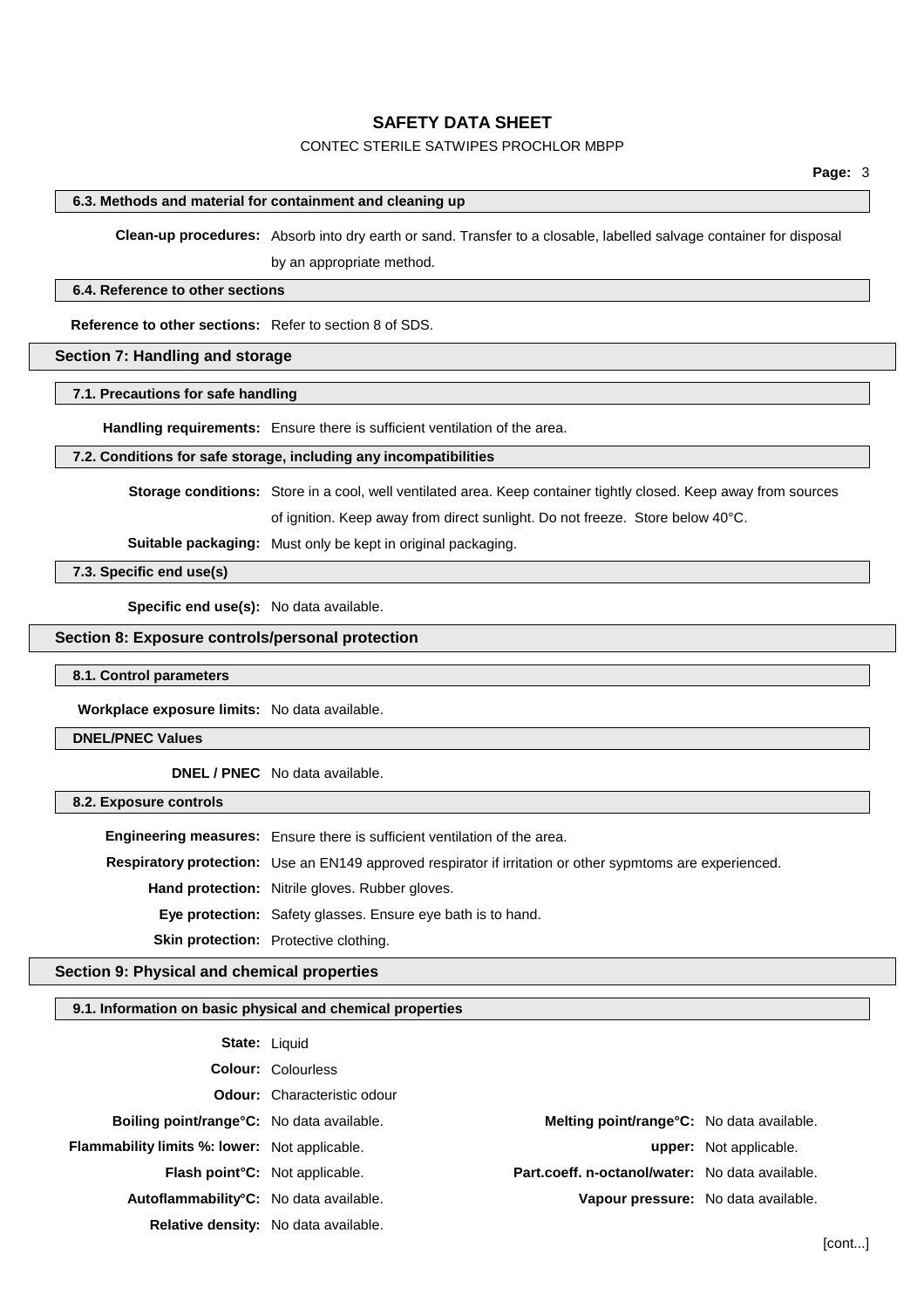# CONTEC STERILE SATWIPES PROCHLOR MBPP

**Page:** 4

**pH:** 4

**VOC g/l:** No data available.

**9.2. Other information**

**Other information:** No data available.

### **Section 10: Stability and reactivity**

**10.1. Reactivity**

**Reactivity:** Stable under recommended transport or storage conditions.

**10.2. Chemical stability**

**Chemical stability:** Stable under normal conditions.

# **10.3. Possibility of hazardous reactions**

**Hazardous reactions:** Hazardous reactions will not occur under normal transport or storage conditions.

Decomposition may occur on exposure to conditions or materials listed below.

# **10.4. Conditions to avoid**

**Conditions to avoid:** Heat. Sources of ignition. Flames.

# **10.5. Incompatible materials**

**Materials to avoid:** Strong oxidising agents. Strong acids.

## **10.6. Hazardous decomposition products**

**Haz. decomp. products:** In combustion emits toxic fumes.

# **Section 11: Toxicological information**

## **11.1. Information on toxicological effects**

# **Hazardous ingredients:**

## **CALCIUM HYPOCHLORITE**

| ' ORL<br>850<br><b>DAT</b><br>–050 —<br>ma/ka<br>ו רע ו |
|---------------------------------------------------------|
|---------------------------------------------------------|

**Toxicity values:** No data available.

**Symptoms / routes of exposure**

**Skin contact:** There may be mild irritation at the site of contact.

**Eye contact:** There may be irritation and redness.

**Ingestion:** There may be irritation of the throat.

**Inhalation:** No symptoms.

# **Section 12: Ecological information**

## **12.1. Toxicity**

**Ecotoxicity values:** No data available.